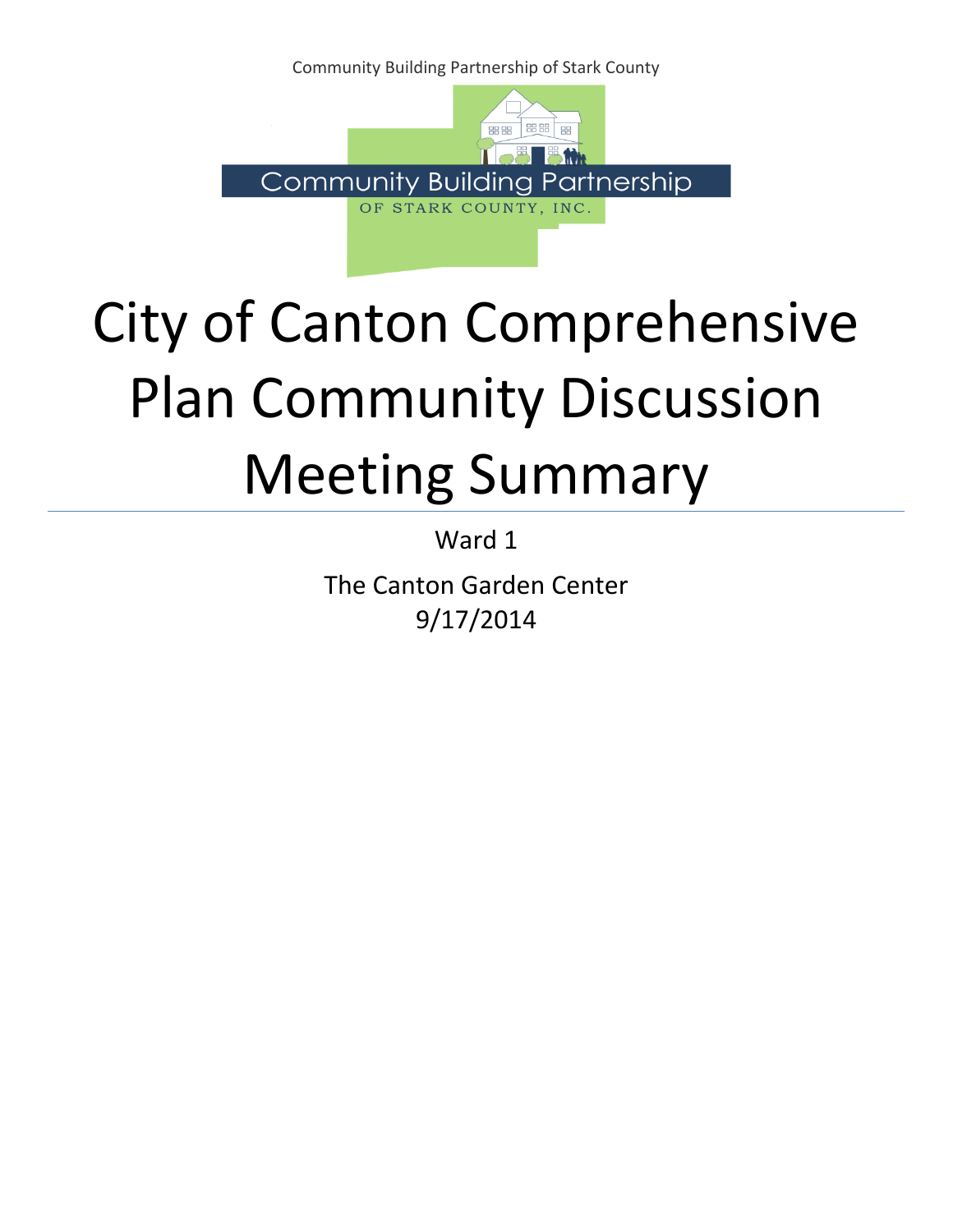

We're planning on a Better Canton. Come join us – be part of making Canton a Better Community

# CANTON COMPREHENSIVE PLAN

The City of Canton is embarking on developing a new Comprehensive Plan to guide it into the future. The last one in Canton was 50 years ago. YOUR input and participation are key to creating a Plan we can ALL support. Join your neighbors at one of the scheduled Ward – based meetings this fall and hear the initial findings of the consultant team hired to help our community craft its Plan. These meetings will focus on data, demographics, and analysis from our consultants and YOUR feedback regarding this information.

Please join your Ward 1 Council Member Greg Hawk and your neighbors as we discuss the "State of Canton" with czb consultants. These meetings will be designed to convey important baseline information, give participants a chance to ask questions to better understand the information and its importance, and give participants a chance to convey information and ideas to planning consultants about what they feel needs to be included in the plan.



These Community meetings are sponsored by

Community Building Partnership

SAVE THIS DATE All are welcome – Attend a meeting that is convenient to you

Ward 1 Community Discussion Will Take Place On Sept. 17 @ 6:00 p.m.

Meeting will be held at the Canton Garden **Center** 1615 Stadium Park Dr. NW Canton, Oh 44718

Community Building Partnership

601 Cleveland Ave. NW, Canton, Oh 44709 / (330) 458 – 0962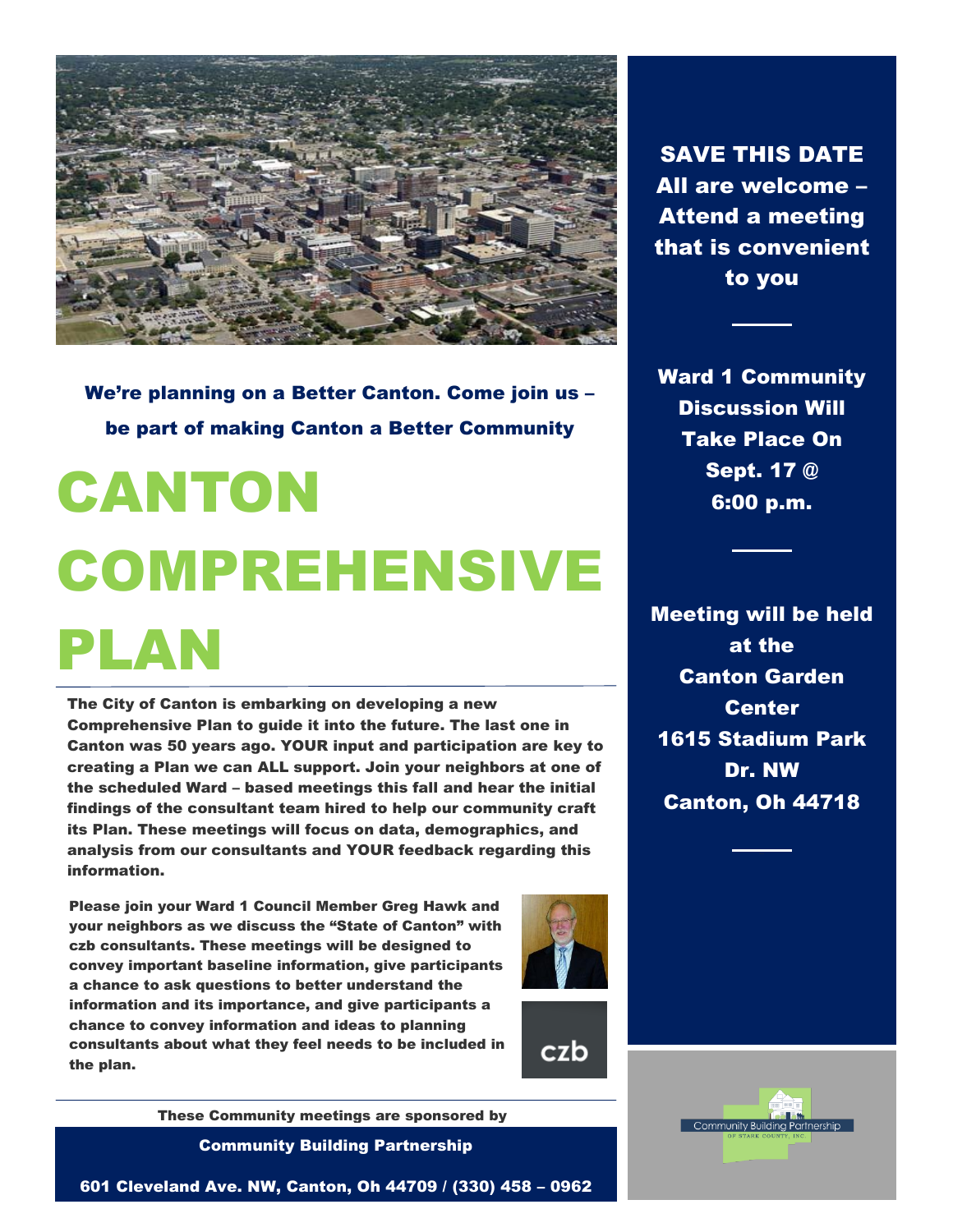## **City of Canton Comprehensive Plan Community Discussion Meeting Summary**

### **Program Summary**

The Canton Comprehensive Plan is a community-driven process where the Canton Steering Committee leads the community's effort to set priorities, support local values, and provide the general direction of the Plan. In an effort to support this approach, Community Building Partnership (CBP) was contracted to sponsor a series of community meetings to solicit input, feedback, and advice from community residents from all walks of life. Utilizing the City's ward system to ensure geographic coverage of the entire City, nine community meetings were conducted during the months of September and October 2014. All meeting were open to all residents regardless of location.

Joining CBP in conducting these meetings was David Boehlke and Stephanie Barnes-Simms from the czb consulting group. Each meeting was organized in a similar manner and with a uniform agenda including:

- Introductions and Welcome by the Ward council member and Mayor, when present;
- A presentation on Comprehensive Planning and Comprehensive Plans, presented by Stephanie Barnes-Simms, focused on the 3 major traits of Comp Plans: a) being community-driven; b) based upon current reality; and c) built-in flexibility to deal with changes in the future.
- A significant presentation on the current reality in Canton by reviewing the initial data as gathered by the czb consulting group team since mid-summer was presented by David Boehlke.
- Three group exercises to solicit feedback, input, priority-setting recommendations, and "specialness" of Canton allowed for uniform/consistent participation at each meeting and provided written, direct community content for consideration by the Steering Committee.

The czb/Canton website http://czb.org/city-of-canton-ohio/ (password: canton5) contains video recordings of each meeting for public review, the PowerPoint presentation on Comprehensive Planning and the Initial Data as presented at each meeting, and the group exercise responses, which are tabulated below.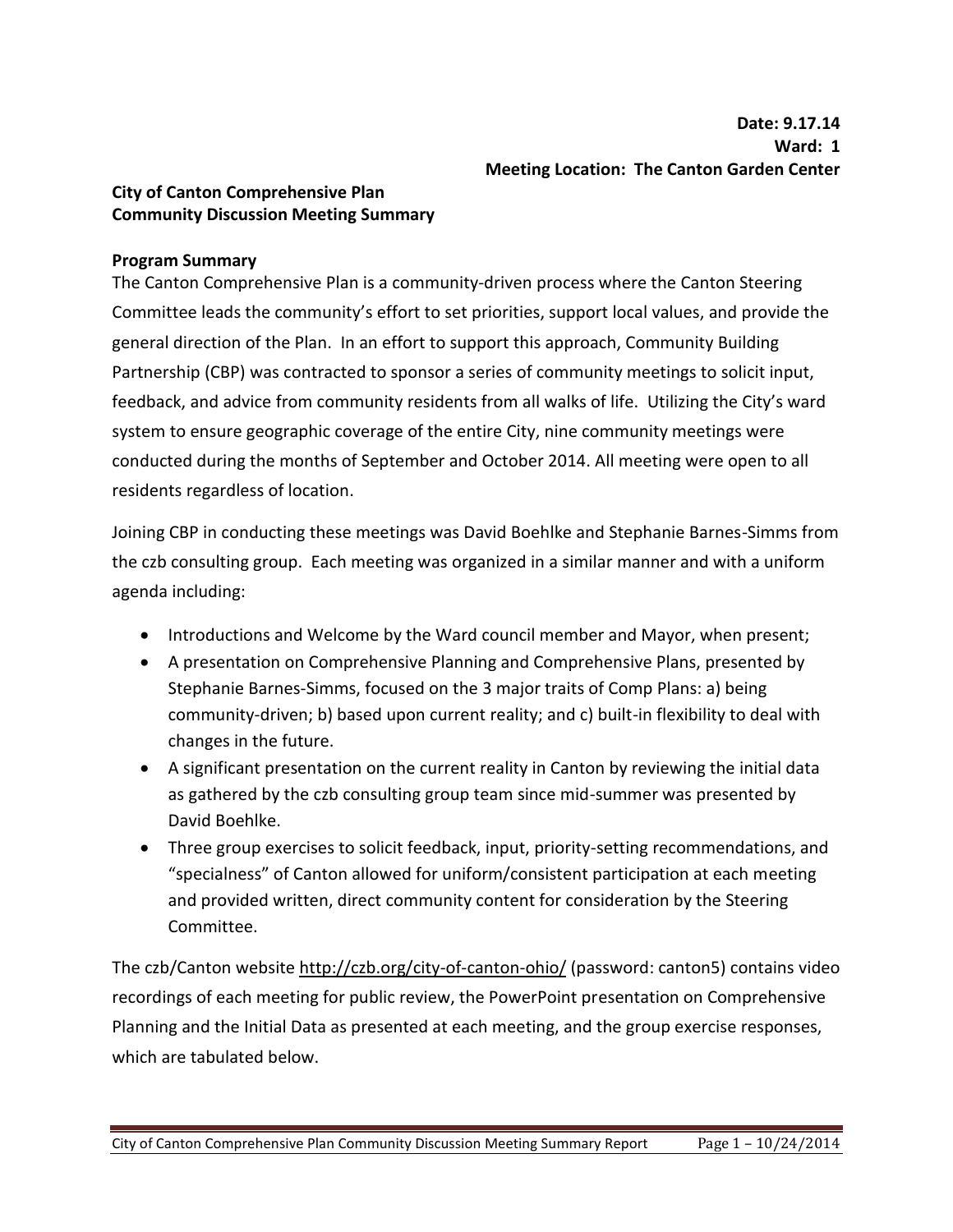### **Participants**

Number in attendance: 40 Number of sign-ins: 25 From Completed Worksheet(s):

| <b>Resident</b> | <b>Business Owner</b> | <b>Other</b> |
|-----------------|-----------------------|--------------|
|                 |                       |              |

#### **Question #1:** What  $\overline{\qquad \qquad \qquad \qquad \qquad \qquad \qquad \qquad \qquad \qquad}$  stood

**out for you from the data overview?** (Total # of Responses = 24)

- 3 Poverty
- 7 Housing
- 2 Population loss/decline
- 1 Overall negative
- 7 Nothing/already familiar
- 4 Misc/Other

#### **Question #2**

The planning process begins with an assessment of what's working, what's not working, who's moving in, who's moving out, what are properties worth, how are businesses doing and what kind of physical and financial shape is the city in. Statistical data can help with that assessment but it cannot tell the entire story. E.g. student teacher ratios won't tell us if parents feel that students are getting a good education. Data on downtown retail sale won't tell us if residents feel that the downtown is making a comeback. **Based on your experience, what would you add to the story of the City of Canton's current reality? What part of the story of what's working and not working are we missing?** 

What's working? (Total # of Responses = 41)

- 11 Community/economic development
	- (e.g.,HOF, downtown restaurants, cultural events, etc.)
- 23 City government/city services/land bank
- 1 Social service organizations/institutions/nonprofits
- 5 People/community participation/neighborhood associations
- 0 Housing/real estate/homeownership/rentals
- 1 Misc/other

What's not working? (Total # of Responses = 49)

- 5 Poor/ineffective community/economic development
- 25 City government/city services/land bank
- 2 Social service organizations/institutions/nonprofits
- 2 People/community participation/neighborhood associations
- 13 Housing/real estate/homeownership/rentals
- 2 Misc/other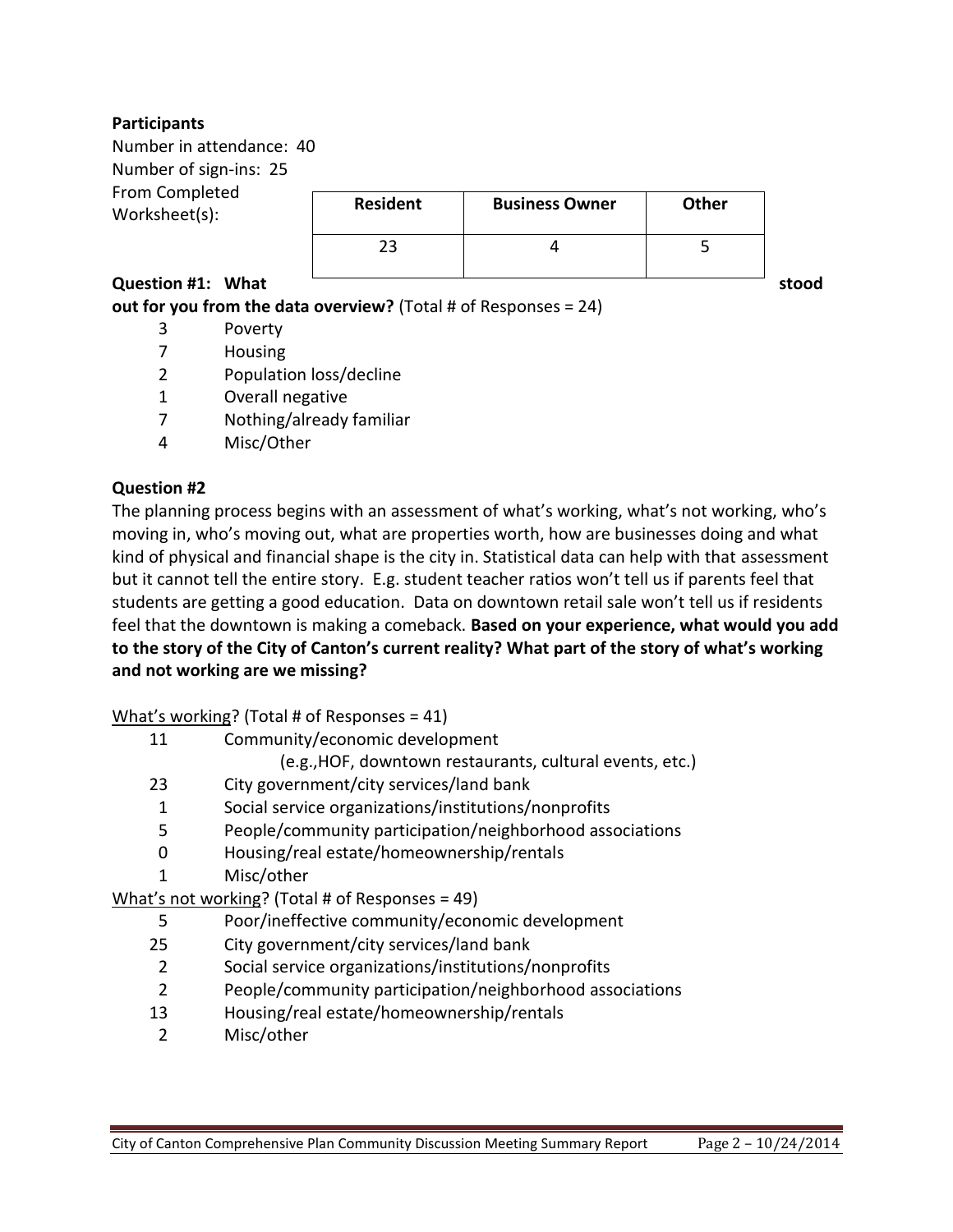## **Question #3**

One of the goals of the comprehensive plan is to set Canton on the course of being a livable city, with a viable economy and the ability to pay its bills. Given limited resources, the Steering Committee will need to set some priorities.

**Circle the five (5) factors** that you think are the **MOST important** to focus on in making Canton a livable city in the future. Not seeing something that you think is important? Add it to the list! **Cross through the five (5) factors** that you think are **LEAST IMPORTANT** to focus on in making Canton a livable city in the future.

**MOST important** (Total # of Completed Worksheets = 27)

| 6               | Better open space (parks and other public spaces) |
|-----------------|---------------------------------------------------|
| 3               | Expanded arts, culture, and entertainment         |
| 14              | Well-maintained streets and infrastructure        |
| 11              | Better access to good employment                  |
| 2               | More sports and recreation facilities             |
| $\overline{2}$  | Broader range of housing choices                  |
| 0               | Access to good restaurants                        |
| $\overline{2}$  | Strong library system                             |
| 3               | Improved shopping options in Canton               |
| 4               | More marketing of Canton's attractions            |
| 4               | Good access to health services                    |
| 6               | Excellent school performance                      |
| $\overline{21}$ | <b>Removal of vacant and blighted houses</b>      |
| $\overline{2}$  | Fewer one-way streets                             |
| 16              | More code enforcement and better zoning           |
| $\overline{2}$  | Better downtown parking                           |
| 14              | <b>Improved rental properties</b>                 |
| 9               | Better relations between residents and the police |
| 3               | Improved fire/emergency services                  |
| 5               | Stronger neighborhood associations                |
| $\mathbf 1$     | Cleaner air and lower levels of pollution         |
| 2               | Better socioeconomic mixing of people             |
| $\overline{1}$  | More involvement with local colleges/universities |
| 3               | Expanded public transportation                    |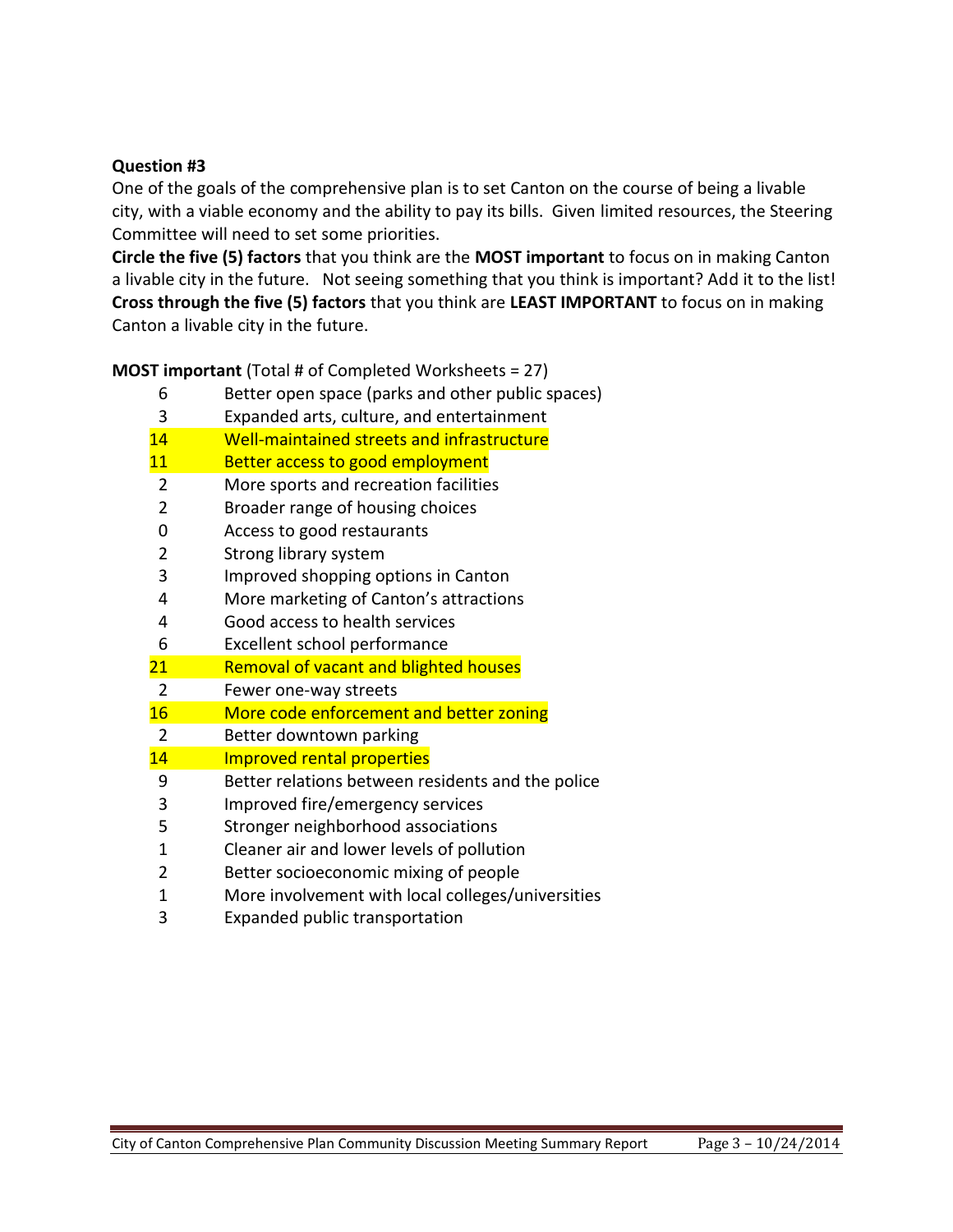#### **LEAST important**

- 4 Better open space (parks and other public spaces)
- 5 Expanded arts, culture, and entertainment
- 0 Well-maintained streets and infrastructure
- 1 Better access to good employment
- 5 More sports and recreation facilities
- 5 Broader range of housing choices
- 11 Access to good restaurants
- 10 Strong library system
- 5 Improved shopping options in Canton
- 5 More marketing of Canton's attractions
- 3 Good access to health services
- 1 Excellent school performance
- 0 Removal of vacant and blighted houses
- 9 Fewer one-way streets
- 1 More code enforcement and better zoning
- 7 Better downtown parking
- 1 Improved rental properties
- 1 Better relations between residents and the police
- 2 Improved fire/emergency services
- 2 Stronger neighborhood associations
- 11 Cleaner air and lower levels of pollution
- 7 Better socioeconomic mixing of people
- 3 More involvement with local colleges/universities
- 6 Expanded public transportation

#### **Write-In Responses:**

Crime, drugs, prostitution

A priority needs to be better utilization of downtown, its streetscape

Increase number of police (most important)

Concentrate on improving neighborhood attractions

Develop standards, trash patrols w/offenders

The morale of the residents is very low!

Need to start making neighborhoods w/limited ways in & out; no drivethroughs

Go back to brick streets in 'old' neighborhood

Build on the nice house structures in one other neighborhood

How about a \$25,000-\$40,000 neighborhood

Trader Joe's, Whole Foods – something to draw people

Civic Center sucks! No concerts – SMG also owns Covelli Center; city should sell!

Make vacant lots flat and nice (after demolition)